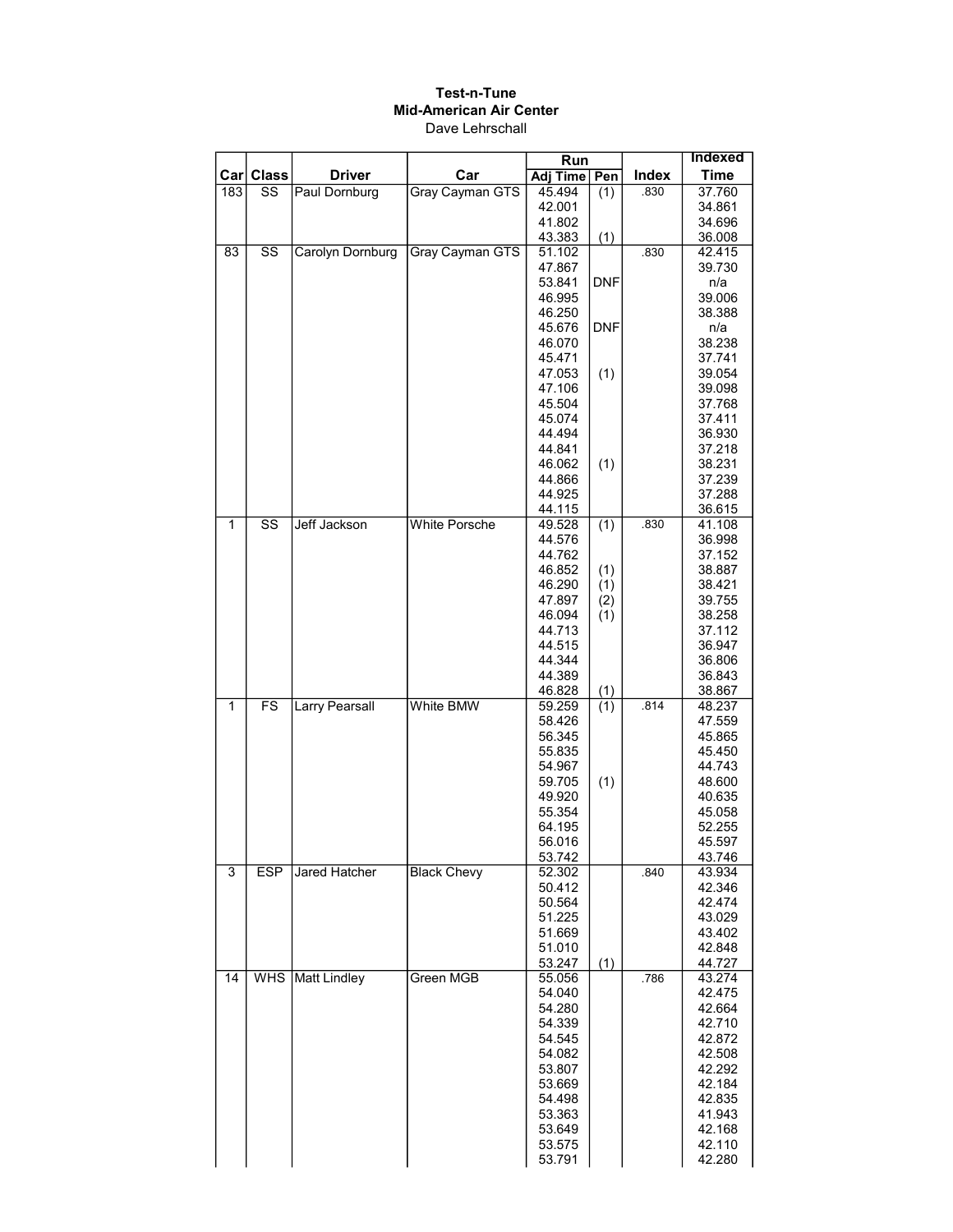|      |                        |                     |                        | <b>Run</b>       |            |              | <b>Indexed</b> |
|------|------------------------|---------------------|------------------------|------------------|------------|--------------|----------------|
| Carl | <b>Class</b>           | <b>Driver</b>       | Car                    | <b>Adj Time</b>  | Pen        | <b>Index</b> | <b>Time</b>    |
| 14   | <b>WHS</b>             | <b>Matt Lindley</b> | Green MGB              | 53.993           |            | .786         | 42.438         |
| 17   | DS                     | Don Beaman          | <b>Red Mustang</b>     | 47.665           |            | .807         | 38.466         |
|      |                        |                     |                        | 47.332           |            |              | 38.197         |
|      |                        |                     |                        | 46.694           |            |              | 37.682         |
|      |                        |                     |                        | 48.021           |            |              | 38.753         |
|      |                        |                     |                        | 45.401           |            |              | 36.639         |
|      |                        |                     |                        | 50.548           | (1)        |              | 40.792         |
|      |                        |                     |                        | 45.465           |            |              | 36.690         |
|      |                        |                     |                        | 45.833           |            |              | 36.987         |
|      |                        |                     |                        | 45.740           |            |              | 36.912         |
|      |                        |                     |                        | 45.497           |            |              | 36.716         |
|      |                        |                     |                        | 45.129           |            |              | 36.419         |
|      |                        |                     |                        | 49.355           |            |              | 39.829         |
|      |                        |                     |                        | 45.063           |            |              | 36.366         |
|      |                        |                     |                        | 45.294           |            |              | 36.552         |
|      |                        |                     |                        | 45.008           |            |              | 36.321         |
| 20   | $\overline{\text{cs}}$ | Barry Beaman        | Red Honda              | 48.264           |            | .810         | 39.094         |
|      |                        |                     |                        | 45.027           |            |              | 36.472         |
|      |                        |                     |                        | 44.507           |            |              | 36.051         |
|      |                        |                     |                        | 44.607           |            |              | 36.132         |
|      |                        |                     |                        | 44.690           |            |              | 36.199         |
|      |                        |                     |                        | 44.275           |            |              | 35.863         |
|      |                        |                     |                        | 44.334           |            |              | 35.911         |
|      |                        |                     |                        | 44.513           | <b>DNF</b> |              | n/a            |
|      |                        |                     |                        | 47.206           |            |              | 38.237         |
|      |                        | <b>Adam Lindley</b> |                        | 44.003           |            | .821         | 35.642         |
| 21   | <b>WAS</b>             |                     | <b>Blue Mitsubishi</b> | 65.054<br>56.062 | <b>DNF</b> |              | n/a            |
|      |                        |                     |                        |                  | (1)        |              | 46.027<br>n/a  |
|      |                        |                     |                        | 57.784<br>55.250 | <b>DNF</b> |              | 45.360         |
|      |                        |                     |                        | 54.989           | (1)<br>(1) |              | 45.146         |
|      |                        |                     |                        | 52.072           |            |              | 42.751         |
|      |                        |                     |                        | 55.740           | (2)        |              | 45.763         |
|      |                        |                     |                        | 51.283           |            |              | 42.103         |
|      |                        |                     |                        | 51.302           |            |              | 42.119         |
|      |                        |                     |                        | 52.318           |            |              | 42.953         |
|      |                        |                     |                        | 52.319           |            |              | 42.954         |
|      |                        |                     |                        | 53.817           | (1)        |              | 44.184         |
|      |                        |                     |                        | 51.248           |            |              | 42.075         |
|      |                        |                     |                        | 52.296           |            |              | 42.935         |
|      |                        |                     |                        | 75.600           | (1)        |              | 62.068         |
| 23   | <b>CS</b>              | Samuel Reshad       | Red BMW Z3             | 58.462           |            | .810         | 47.354         |
|      |                        |                     |                        | 52.569           |            |              | 42.581         |
|      |                        |                     |                        | 51.258           |            |              | 41.519         |
|      |                        |                     |                        | 52.034           |            |              | 42.148         |
|      |                        |                     |                        | 51.246           |            |              | 41.509         |
|      |                        |                     |                        | 52.147           |            |              | 42.239         |
|      |                        |                     |                        | 52.016           |            |              | 42.133         |
|      |                        |                     |                        | 52.819           |            |              | 42.783         |
|      |                        |                     |                        | 52.296           |            |              | 42.360         |
| 31   |                        | WSTR John Coyle     | <b>Silver Corvette</b> | 65.079           | <b>DNF</b> | .828         | n/a            |
|      |                        |                     |                        | 68.147           | <b>DNF</b> |              | n/a            |
|      |                        |                     |                        | 63.459           |            |              | 52.544         |
|      |                        |                     |                        | 61.494           |            |              | 50.917         |
|      |                        |                     |                        | 59.062           |            |              | 48.903         |
|      |                        |                     |                        | 58.715           | DNF        |              | n/a            |
|      |                        |                     |                        | 61.946           |            |              | 51.291         |
|      |                        |                     |                        | 59.297           |            |              | 49.098         |
|      |                        |                     |                        | 59.093           |            |              | 48.929         |
|      |                        |                     |                        | 57.429           |            |              | 47.551         |
|      |                        |                     |                        | 56.704           |            |              | 46.951         |
| 32   | $\overline{\text{cs}}$ | Darwin Graham       | Gray Miata             | 52.937           |            | .810         | 42.879         |
|      |                        |                     |                        | 51.431           |            |              | 41.659         |
|      |                        |                     |                        | 49.529           |            |              | 40.118         |
|      |                        |                     |                        | 50.013           | (1)        |              | 40.511         |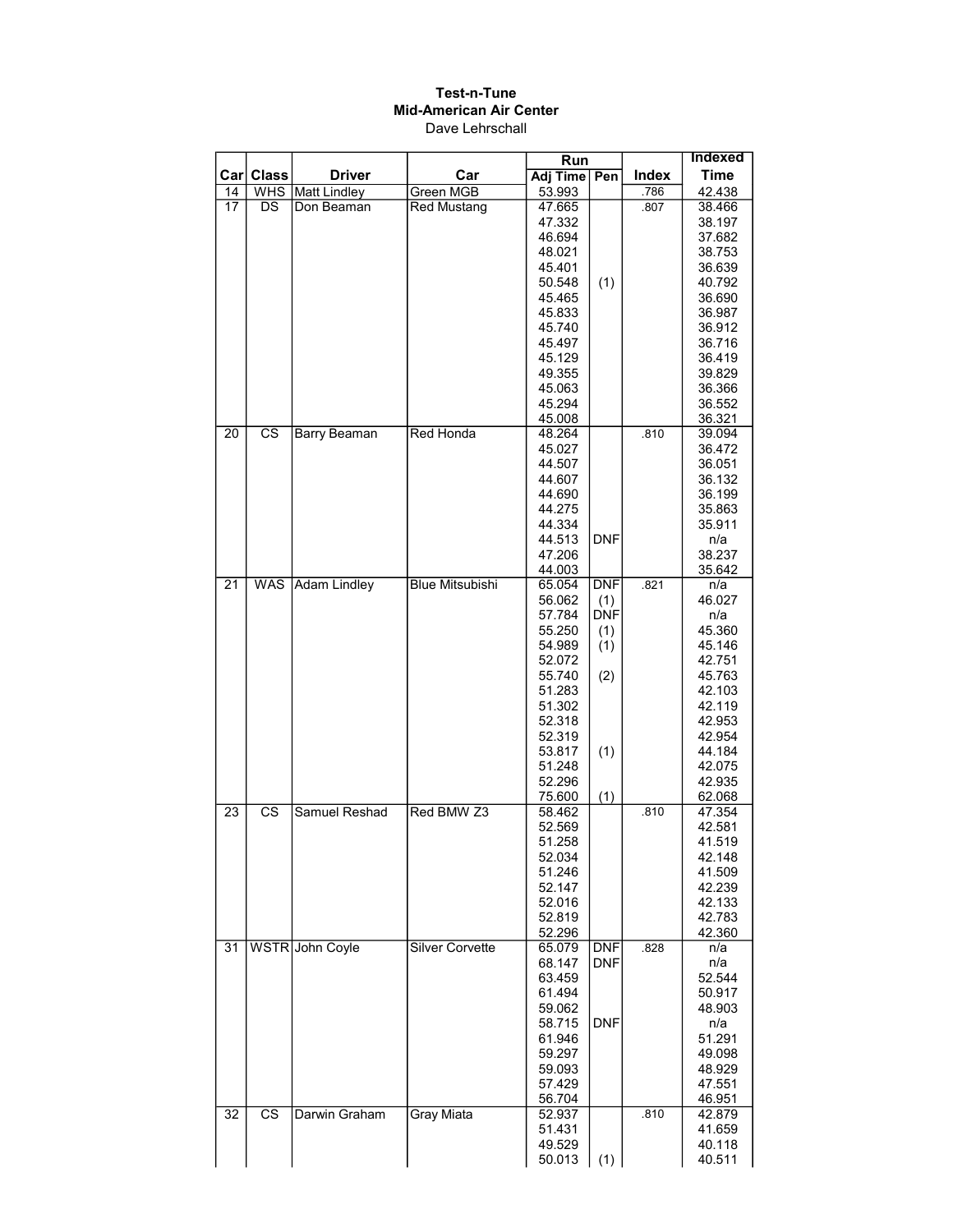|     |                        |                       |                       |                  | Run        |       | <b>Indexed</b>   |
|-----|------------------------|-----------------------|-----------------------|------------------|------------|-------|------------------|
| Car | <b>Class</b>           | <b>Driver</b>         | Car                   | Adj Time         | Pen        | Index | <b>Time</b>      |
| 32  | СS                     | Darwin Graham         | <b>Grav Miata</b>     | 48.565           |            | .810  | 39.338           |
|     |                        |                       |                       | 52.576           |            |       | 42.587           |
|     |                        |                       |                       | 49.846           |            |       | 40.375           |
|     |                        |                       |                       | 50.664           |            |       | 41.038           |
|     |                        |                       |                       | 51.814           | (1)        |       | 41.969           |
|     |                        |                       |                       | 53.004           |            |       | 42.933           |
|     |                        |                       |                       | 48.903           |            |       | 39.611           |
| 36  | $\overline{\text{ss}}$ | <b>Terry Davis</b>    | <b>Blue Porsche</b>   | 47.339           |            | .830  | 39.291           |
|     |                        |                       |                       | 46.971<br>46.684 |            |       | 38.986<br>38.748 |
|     |                        |                       |                       | 46.476           |            |       | 38.575           |
|     |                        |                       |                       | 47.912           | (1)        |       | 39.767           |
|     |                        |                       |                       | 46.505           |            |       | 38.599           |
|     |                        |                       |                       | 45.630           |            |       | 37.873           |
|     |                        |                       |                       | 45.226           |            |       | 37.538           |
|     |                        |                       |                       | 45.945           |            |       | 38.134           |
|     |                        |                       |                       | 44.833           |            |       | 37.211           |
|     |                        |                       |                       | 45.325           |            |       | 37.620           |
|     |                        |                       |                       | 47.932           | (1)        |       | 39.784           |
|     |                        |                       |                       | 44.796           |            |       | 37.181           |
| 41  | $\overline{\text{cs}}$ | <b>Spencer Skaggs</b> | Silver BMW Z4         | 59.187           |            | .810  | 47.941           |
|     |                        |                       |                       | 53.424           |            |       | 43.273           |
|     |                        |                       |                       | 51.980           |            |       | 42.104           |
|     |                        |                       |                       | 51.596           | (1)        |       | 41.793           |
|     |                        |                       |                       | 51.060           |            |       | 41.359           |
|     |                        |                       |                       | 50.789           | (1)        |       | 41.139           |
|     |                        |                       |                       | 48.820           |            | .840  | 39.544           |
| 42  | <b>ESP</b>             | Jon Schwartze         | Gray BMW M3           | 43.619           |            |       | 36.640           |
|     |                        |                       |                       | 42.302<br>44.130 | (1)        |       | 35.534<br>37.069 |
|     |                        |                       |                       | 42.303           |            |       | 35.535           |
|     |                        |                       |                       | 62.106           |            |       | 52.169           |
|     |                        |                       |                       | 41.848           |            |       | 35.152           |
|     |                        |                       |                       | 43.855           | (1)        |       | 36.838           |
| 61  | $\overline{FP}$        | <b>Richard Grav</b>   | <b>Black Solstice</b> | 47.936           | (1)        | .874  | 41.896           |
|     |                        |                       |                       | 46.062           | (1)        |       | 40.258           |
|     |                        |                       |                       | 42.538           |            |       | 37.178           |
|     |                        |                       |                       | 50.529           | (1)        |       | 44.162           |
|     |                        |                       |                       | 43.277           |            |       | 37.824           |
|     |                        |                       |                       | 45.672           | (1)        |       | 39.917           |
|     |                        |                       |                       | 43.672           |            |       | 38.169           |
|     |                        |                       |                       | 46.408           | (1)        |       | 40.561           |
|     |                        |                       |                       | 43.761           |            |       | 38.247           |
| 82  | ES                     | Jacob Campbell        | <b>Black Miata</b>    | 42.697<br>56.499 | <b>DNF</b> | .792  | 37.317<br>n/a    |
|     |                        |                       |                       | 59.591           |            |       | 47.196           |
|     |                        |                       |                       | 50.701           |            |       | 40.155           |
|     |                        |                       |                       | 48.711           |            |       | 38.579           |
|     |                        |                       |                       | 47.514           |            |       | 37.631           |
|     |                        |                       |                       | 51.088           | (1)        |       | 40.462           |
|     |                        |                       |                       | 48.133           |            |       | 38.121           |
|     |                        |                       |                       | 47.576           |            |       | 37.680           |
|     |                        |                       |                       | 47.053           |            |       | 37.266           |
| 87  | <b>STU</b>             | Kyle Finney           | <b>Black Mustang</b>  | 65.162           |            | .829  | 54.019           |
|     |                        |                       |                       | 61.473           | <b>DNF</b> |       | n/a              |
|     |                        |                       |                       | 57.909           |            |       | 48.007           |
|     |                        |                       |                       | 55.138           |            |       | 45.709           |
|     |                        |                       |                       | 53.486           |            |       | 44.340           |
|     |                        |                       |                       | 51.907           |            |       | 43.031           |
|     |                        |                       |                       | 52.273           |            |       | 43.334           |
|     |                        |                       |                       | 50.309<br>51.589 |            |       | 41.706<br>42.767 |
|     |                        |                       |                       | 48.586           |            |       | 40.278           |
|     |                        |                       |                       | 55.405           | (2)        |       | 45.931           |
|     |                        |                       |                       | 52.212           | (1)        |       | 43.284           |
|     |                        |                       |                       |                  |            |       |                  |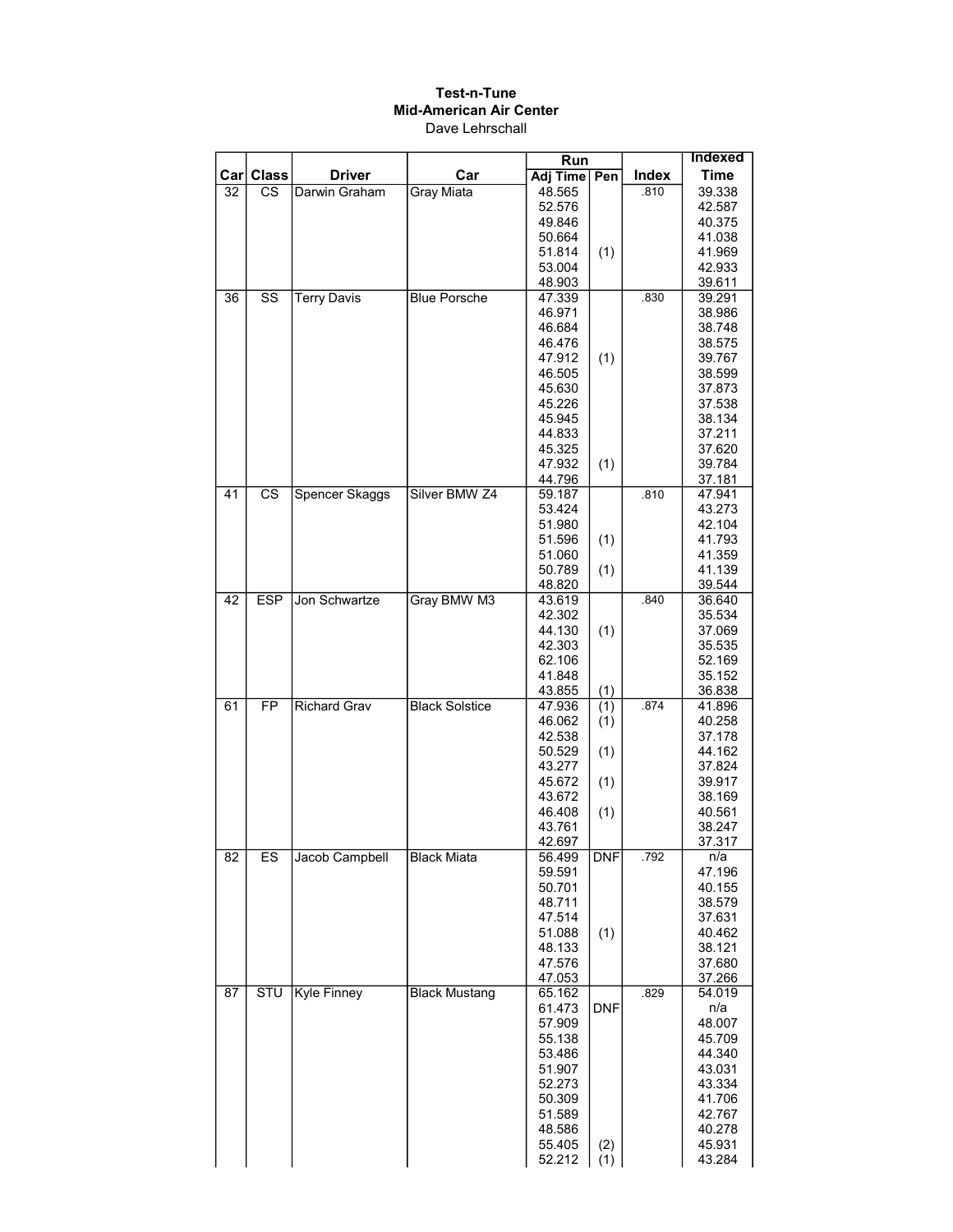|                  |                        |                           |                        | Run              |                          |              | <b>Indexed</b>   |
|------------------|------------------------|---------------------------|------------------------|------------------|--------------------------|--------------|------------------|
| Car <sub>l</sub> | <b>Class</b>           | <b>Driver</b>             | Car                    | <b>Adj Time</b>  | Pen                      | <b>Index</b> | <b>Time</b>      |
| 89               | <b>CMT</b>             | Gary Scarbrough           | <b>Red Pontiac</b>     | 49.566           |                          | .816         | 40.446           |
|                  |                        |                           |                        | 49.148           |                          |              | 40.105           |
|                  |                        |                           |                        | 50.163           | <b>DNF</b>               |              | n/a              |
|                  |                        |                           |                        | 50.243           |                          |              | 40.998           |
|                  |                        |                           |                        | 48.872           |                          |              | 39.880           |
|                  |                        |                           |                        | 48.424           |                          |              | 39.514           |
|                  |                        |                           |                        | 48.135           |                          |              | 39.278           |
|                  |                        |                           |                        | 47.364           |                          |              | 38.649           |
|                  |                        |                           |                        | 48.929           |                          |              | 39.926           |
|                  |                        |                           |                        | 47.892           |                          |              | 39.080           |
|                  | FS                     |                           |                        | 60.179           | <b>DNF</b>               | .814         | n/a              |
| 92               |                        | Jamsheed Rashad White BMW |                        | 51.931           |                          |              | 42.272           |
|                  |                        |                           |                        | 53.923           | (1)<br>(1)               |              | 43.893           |
| 98               | <b>CMS</b>             | Caleb Scarbrough          | <b>Orange Corvette</b> | 52.219<br>51.532 | <b>DNF</b>               | .838         | 42.506<br>n/a    |
|                  |                        |                           |                        | 50.463           | (1)                      |              | 42.288           |
|                  |                        |                           |                        | 46.773           |                          |              | 39.196           |
|                  |                        |                           |                        | 48.560           | (1)                      |              | 40.693           |
|                  |                        |                           |                        | 45.707           |                          |              | 38.302           |
|                  |                        |                           |                        | 46.516           | <b>DNF</b>               |              | n/a              |
|                  |                        |                           |                        | 45.697           |                          |              | 38.294           |
|                  |                        |                           |                        | 47.422           |                          |              | 39.740           |
|                  |                        |                           |                        | 45.354           |                          |              | 38.007           |
|                  |                        |                           |                        | 45.028           |                          |              | 37.733           |
|                  |                        |                           |                        | 46.635           | (1)                      |              | 39.080           |
|                  |                        |                           |                        | 44.507           |                          |              | 37.297           |
|                  |                        |                           |                        | 43.920           |                          |              | 36.805           |
| 163              | <b>FS</b>              | <b>Brent Sturgeon</b>     | <b>Blue Mustang</b>    | 45.233           |                          | .814         | 36.820           |
|                  |                        |                           |                        | 44.602           |                          |              | 36.306           |
|                  |                        |                           |                        | 48.657           | (2)                      |              | 39.607           |
|                  |                        |                           |                        | 48.470           | (1)                      |              | 39.455           |
|                  |                        |                           |                        | 49.192           | (1)                      |              | 40.042           |
|                  |                        |                           |                        | 46.221           | (1)                      |              | 37.624           |
|                  |                        |                           |                        | 44.191<br>47.459 | (1)                      |              | 35.971<br>38.632 |
|                  |                        |                           |                        | 43.776           |                          |              | 35.634           |
| 196              | $\overline{\text{cs}}$ | Don Kelley                | <b>Silver Honda</b>    | 45.031           |                          | .810         | 36.475           |
|                  |                        |                           |                        | 44.597           |                          |              | 36.124           |
|                  |                        |                           |                        | 45.195           |                          |              | 36.608           |
|                  |                        |                           |                        | 45.182           |                          |              | 36.597           |
|                  |                        |                           |                        | 45.208           |                          |              | 36.618           |
|                  |                        |                           |                        | 45.549           | (1)                      |              | 36.895           |
|                  |                        |                           |                        | 43.834           |                          |              | 35.506           |
|                  |                        |                           |                        | 44.085           |                          |              | 35.709           |
|                  |                        |                           |                        | 45.188           |                          |              | 36.602           |
| $\overline{11}$  | BS                     | Jim Cannon                | <b>Red Corvette</b>    | 49.425           |                          | .818         | 40.430           |
|                  |                        |                           |                        | 49.172           |                          |              | 40.223           |
|                  |                        |                           |                        | 48.883<br>49.943 |                          |              | 39.986<br>40.853 |
|                  |                        |                           |                        | 50.222           |                          |              | 41.082           |
|                  |                        |                           |                        | 48.319           |                          |              | 39.525           |
|                  |                        |                           |                        | 47.725           |                          |              | 39.039           |
|                  |                        |                           |                        | 44.851           |                          |              | 36.688           |
|                  |                        |                           |                        | 48.443           | (1)                      |              | 39.626           |
|                  |                        |                           |                        | 44.091           |                          |              | 36.066           |
|                  |                        |                           |                        | 64.065           |                          |              | 52.405           |
|                  |                        |                           |                        | 48.282           |                          |              | 39.495           |
|                  |                        |                           |                        | 47.374           | (1)                      |              | 38.752           |
|                  |                        |                           |                        | 50.487           | (1)                      |              | 41.298           |
| 88               | <b>FS</b>              | Daniel Evenson            | <b>Black Mustang</b>   | 73.318<br>58.075 | <b>DNF</b><br><b>DNF</b> | .814         | n/a<br>n/a       |
|                  |                        |                           |                        | 55.114           |                          |              | 44.863           |
|                  |                        |                           |                        | 51.190           |                          |              | 41.669           |
|                  |                        |                           |                        | 50.461           |                          |              | 41.075           |
|                  |                        |                           |                        | 48.694           |                          |              | 39.637           |
|                  |                        |                           |                        | 49.243           | (1)                      |              | 40.084           |